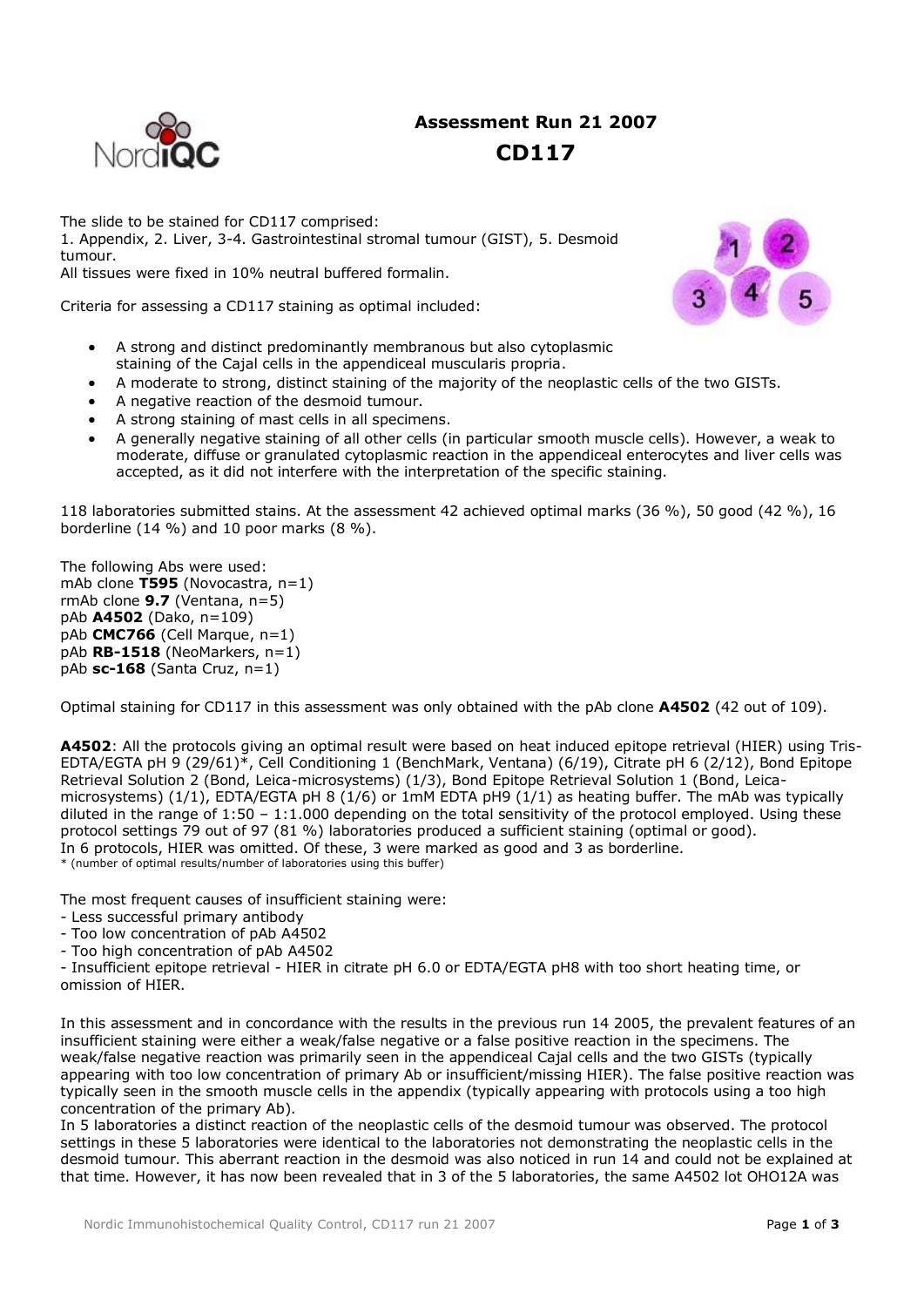used in the two runs with identical reactions in the desmoids. In a re-test in the NordiQC lab the reaction pattern with lot OHO12A has been confirmed.

Appendix is an appropriate control for CD117: The Cajal cells must show a distinct reaction, while the smooth muscle cells in muscularis propria must be negative.

CD117 was also assessed in runs 7 and 14. The proportion of insufficient results has been reduced from 38 % in run 7 2003 to 22 % in the present run. Specific recommendations have been given to 35 laboratories with insufficient results in the two previous runs. 21 laboratories followed the recommendations and 15 of these (71%) improved. Six did not follow the recommendations and 2 of these (33%) improved. Two laboratories changed their entire system resulting in a sufficient result.

### **Conclusion**

pAb A4502 is an appropriate CD117 Ab for the identification of GIST.

HIER, preferable in an alkaline buffer, is mandatory to obtain an optimal result. Concentration of the primary Ab should be carefully calibrated.

Appendix is an appropriate control for CD117: The Cajal cells must show a distinct reaction, while the smooth muscle cells in muscularis propria are negative.

It has to be further elucidated if a lot-to-lot variation can cause an aberrant CD117 reaction in desmoids and similar tumours.



#### Fig. 1a

Optimal staining of CD117 (pAb A4502) The Cajal cells in the appendiceal muscularis propria are distinctively stained. The smooth muscle cells are unstained.



#### Fig. 1b

Optimal staining of CD117 in a GIST (same protocol as in Fig. 1a). Virtually all the neoplastic cells show a strong cytoplasmic reaction with membrane enhancement and focally a dot-like reaction.



Fig. 2a

Insufficient staining of CD117 (pAb A4502). The Cajal cells in the appendiceal muscularis propria are only weakly demonstrated.



#### Fig. 2b

Insufficient staining CD117 in a GIST – same protocol as in Fig 2a. The neoplastic cells only show a weak diffuse staining – compare with Fig 1b – same tumour.